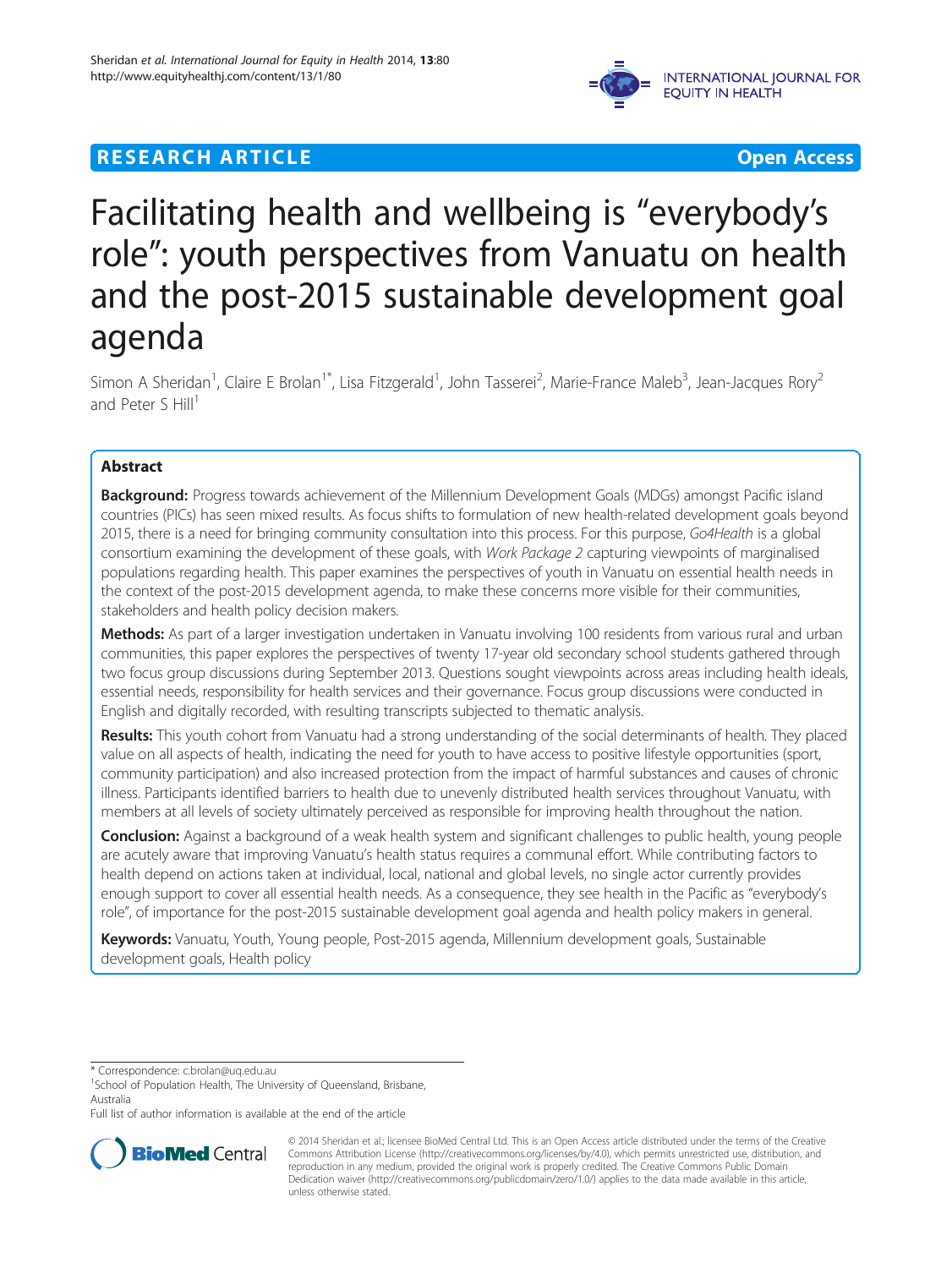#### Introduction

Progress towards achievement of the Millennium Development Goals (MDGs) by 2015 has undoubtedly contributed to improving the health status of countless people worldwide [\[1](#page-9-0)]. Meanwhile, across the Pacific island countries (PICs) and other regions, there have been mixed results, with many countries falling short of the globally set health targets [[2,3\]](#page-9-0). That incomplete agenda will be carried forward in the formulation of a new sustainable development goal agenda to replace the MDGs, after they expire in 2015.

While the MDG process has proved a useful driver for development, the process of their creation gave no direct say to those who face the most pressing health issues in low-to-middle income countries (LMICs) [[4-6](#page-9-0)]. The new sustainable development goals will be universal, but set differentiated targets that are linked to each country's unique context and needs. To successfully achieve this, community consultation and involvement must be integral to this process [\[7](#page-9-0)]. While the consultation process has been extensive, with a number of high level forums with representatives from many different countries providing valuable input for the new agenda, and a web based consultation inviting global responses, concerns remain around the inequitability of access to such global discussion forums [[8\]](#page-9-0).

Go4Health is a global consortium of academic, civil society and non-government organisations examining the evolution of the post-2015 sustainable development agenda, with a particular focus on health. It has tasked Work Package 2 with capturing viewpoints of vulnerable or marginalised populations regarding their own health needs, for inclusion in debate around the sustainable development goals [[9\]](#page-9-0). Without a particular focus on addressing the health needs of the most disadvantaged within any given society, such people tend to miss out on sharing in the health benefits experienced by the wider population, as data from many settings has shown [\[10](#page-9-0)]. With this in mind, disadvantaged communities from a number of regions have been selected for study in Go4Health's Work Package 2, including Vanuatu in the Pacific region.

In this study, undertaken for the Go4Health project, the voices of Pacific youth were engaged as part of a qualitative investigation conducted throughout Vanuatu, which is classified as a lower-middle income country by the World Bank [\[11](#page-9-0)]. The rationale for selection of a cohort of youth for inclusion in this project was based on the idea that youth can provide insights relevant for a community's needs over the long term, just as this generation enters its active reproductive and working years. Furthermore, emerging global public health challenges, including noncommunicable diseases (NCDs), are often related to lifestyle conditions that begin to develop during the second decade of human life [\[12\]](#page-9-0).

Consequently, there is increased focus on prioritizing the health of the world's 1.8 billion young people, of which 90 % live in low-income countries [\[13-16](#page-9-0)]. Young people are at the centre of major global social and environmental issues including youth unemployment, urbanisation, migration, unrest and conflict, which influence health and wellbeing [[12,17,18\]](#page-9-0). However, most research on young people's health is focused on so-called "risk" behaviours, often dislocated from context [[19](#page-9-0)]. Moreover, knowledge of young people's health is particularly limited outside of high income countries [[14](#page-9-0)]. The consideration of Pacific youth health concerns for the post-2015 development agenda and beyond is therefore of great importance [[17](#page-9-0)].

Indeed, there has been growing concern for grounding the new post-2015 development agenda in an approach that supports a healthy life throughout the life course of an individual [[12](#page-9-0),[17,18](#page-9-0)]. In May 2013, the High-Level Panel of Eminent Persons' Report on the agenda identified the concerns of young people as a cross-cutting issue. It stated that "young people must be subjects, not objects" of the agenda [\[20](#page-9-0)]. The panel also acknowledged a key health concern raised by young people was their ability "to be able to make informed decisions about their health and bodies, to fully realize their sexual and reproductive health and rights" [\[20](#page-9-0)].

The aims of this qualitative study are twofold. First, to identify the perceptions of young people in Vanuatu regarding gaps in coverage of essential health needs, including those experienced by their peers and others within their communities. Second, to explore potential issues involved in meeting those needs. Through a process of consultation with young people to determine local and regional health issues pertinent to this generation, this study also intends to make their concerns more visible for their own communities, as well as for stakeholders and decision makers involved in health policy [\[16\]](#page-9-0).

#### Background

Vanuatu's population of around 260,000 is spread throughout an archipelago of 83 islands (Figure [1](#page-2-0)), resulting in geographic isolation for many small communities distantly located from the major urban centres. Of the national population, approximately 19 % is aged 15–24 years, which is how the UN defines youth [\[21,22](#page-9-0)]. As post-primary schooling is not compulsory, the employment sector is under pressure to absorb those who discontinue formal education early [[22](#page-9-0)]. Indeed, limited opportunities exist for youth to participate fully in their communities, due to the effects of both stagnating economies and the conservative, patriarchal structures of Pacific societies [\[23\]](#page-10-0).

Rapid population growth In Vanuatu is being driven by one of the highest national fertility rates in the Pacific region, and few policies are currently in place to cope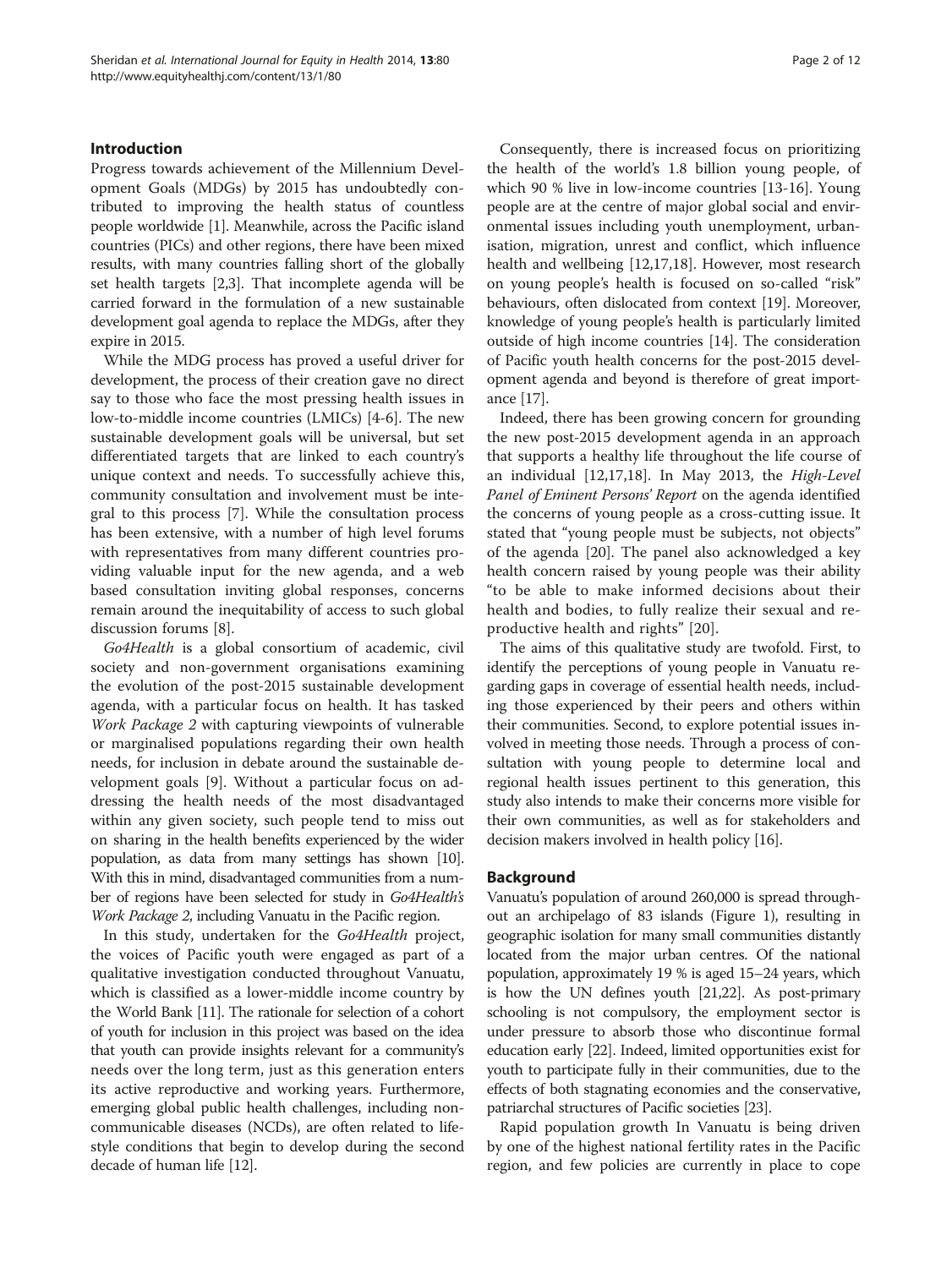<span id="page-2-0"></span>

effectively with the increasing youth bulge [[25\]](#page-10-0). In fact, efforts to promote condom use amongst youth in both Vanuatu and Tonga were found to be inefficient without taking social and cultural barriers into account [[26](#page-10-0)], with surveys revealing relatively low contraceptive use (34.5 %) amongst teens [\[27](#page-10-0)-[29](#page-10-0)]. While incomplete data collection hampers accurate tracking of unintended pregnancy and sexually transmitted illnesses among adolescents [\[30,31](#page-10-0)], there is virtually no reliable data to estimate the prevalence of HIV/AIDS in Vanuatu [\[32](#page-10-0)]. Meanwhile, studies have shown that unmet needs for family planning persist due to low uptake of reproductive health services by youth in Vanuatu, attributable to factors such as shame, lack of awareness and judgemental attitudes by service providers [[33](#page-10-0)].

However, in recent years adolescent girls (aged 15–19 years) have increased their utilisation of antenatal care (84.9 %) and skilled personnel to assist during birth (72.9 %) [\[29](#page-10-0)]. This relates to recent estimates which indicate that maternal mortality has been halved since 1990, despite a lack of reliable tracking data to confirm further progress [[29,32](#page-10-0)]. Vanuatu's rate of under-five child mortality per 1000 live births has successfully decreased from 58 in 1990, to 30 in 2007 and is potentially on track to meet the target of only 19 by 2015. Also, immunisation of 1 year-olds against measles increased from 66 % coverage in 1990 to 80 % in 2009, with the 2015 target of 95 % still within reach [\[34](#page-10-0)].

Despite Vanuatu's progress with the health-related MDGs, non-communicable diseases (NCDs) persist as a major cause of death, despite poor data. In 2002, an estimated 800 of a total of 1220 recorded deaths were attributed to NCDs [[35](#page-10-0)], with more recently published reports sustaining this estimate [[36\]](#page-10-0). Studies have also explored factors that influence youth to adopt lifestyles related to the development of chronic illness. While one study of Pacific youth has attempted to explore the link between positive emotional state and avoidance of tobacco smoking [[37](#page-10-0)], most studies in this region investigated the negative effects of the prevalence of adolescent tobacco, cannabis and injecting drug use [\[38](#page-10-0)-[40](#page-10-0)] as well as degree of self-harm and bullying amongst youth in several PICs [[41](#page-10-0),[42](#page-10-0)].

Other research on Pacific youth health has generated biometric data. This includes anthropometric surveys to gauge the effect of various levels of economic development on childhood and adolescent overweight and obesity throughout Vanuatu [[43\]](#page-10-0), and results from the health and lifestyle surveys conducted during 2000–01. These reported on levels of substance abuse, physical activity, dietary choices and social interaction of over 4500 young people in Vanuatu [\[44,45](#page-10-0)] and may be useful for tracking trends over time. Overall, published studies of Pacific youth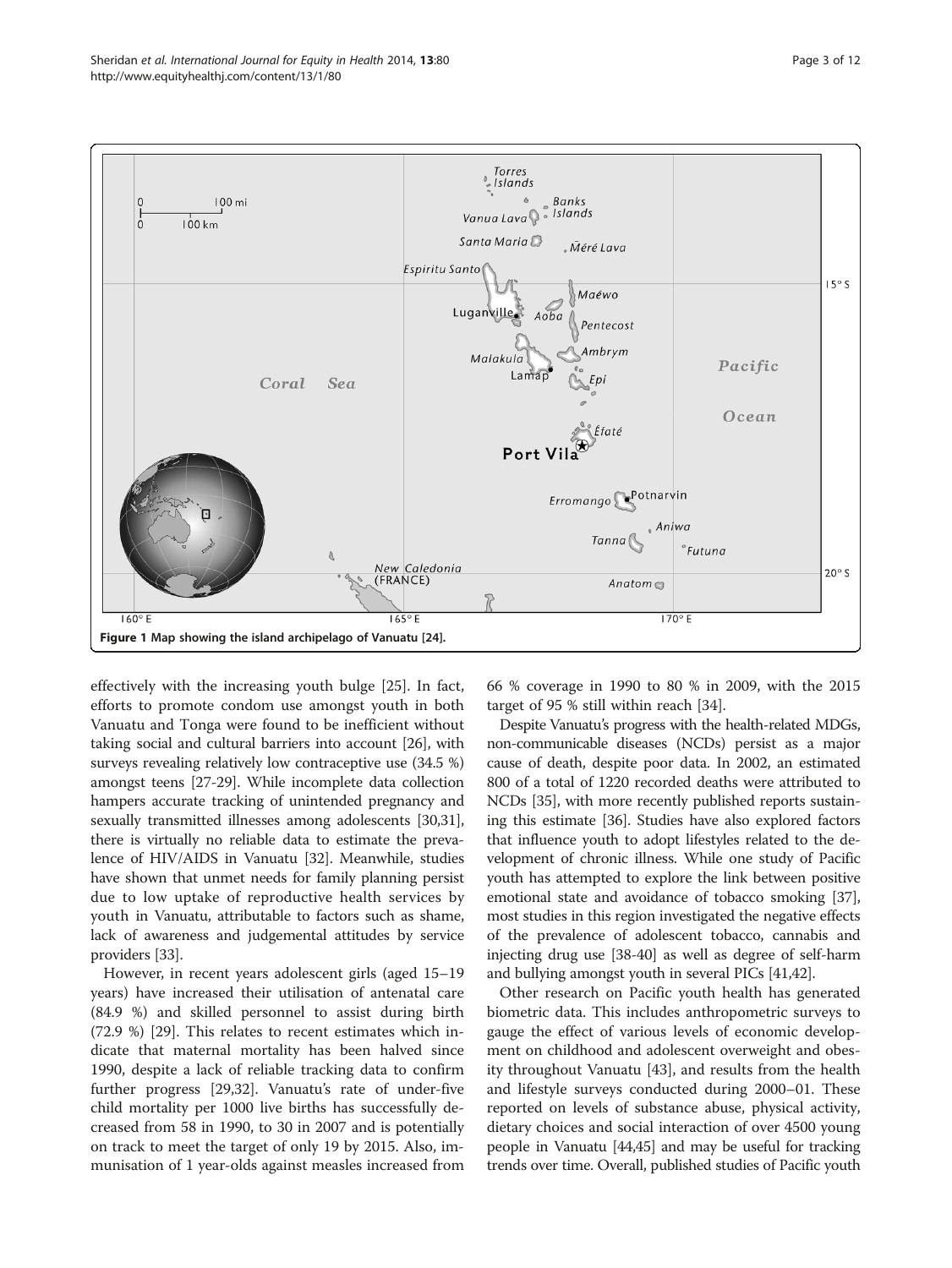health mainly focus on "risk" behaviours, rather than framing youth health in a more empowering and comprehensive way that has been advocated elsewhere [\[17\]](#page-9-0). Hence, this paper provides valuable insights regarding Pacific youth health.

## Methods

#### Setting

Vanuatu's main industries include agriculture, tourism and financial services, but the country is largely dependent on foreign aid, especially for large scale infrastructure projects [[46](#page-10-0)]. Its population is largely rural (74 %), relying on subsistence farming and fishing [\[47\]](#page-10-0). Outside urban areas, literacy is low [[48](#page-10-0)] and use of traditional healers and natural bush medicine is common [[49\]](#page-10-0). There are three official national languages (Bislama, English and French) and at least 80 indigenous languages [[48\]](#page-10-0) used throughout the archipelago.

As part of the Go4Health project, a qualitative study of essential health needs was undertaken throughout Vanuatu between September 2–17, 2013. This was a joint effort by researchers from the University of Queensland and the Vanuatu Ministry of Health. Overall, participants were drawn from a diverse range of communities involving both adolescent and adult members ( $n = 100$ ). To provide a representation of the national *ni-Vanuatu* (local or indigenous) population, the overall study sought to include residents from a mix of urban, rural and remote communities, located on three different islands: Efate (located centrally in the Vanuatu island archipelago, home to the capital of Port Vila), Espiritu Santo (to the north of Efate), and Tanna (in the south). While communities were selected in order to reflect this geographic spread, they were ultimately included on the basis of timely access and being granted permission by the village chief or senior leaders in

each community. Table 1 summarizes the characteristics of each focus group discussion, including location, number, gender and type of participants, as well as the language used.

#### Data collection

The present paper reports on a discrete study of a group of adolescents  $(n = 20)$ , which formed part of the larger, overall study mentioned above. In order to gain access to a sample of adolescents from various islands, boarding schools were contacted, at which students were drawn from urban, rural and remote locations throughout Vanuatu. To recruit focus group participants, purposive sampling methods [\[50\]](#page-10-0) were employed; that is, school principals were requested to include students based on demonstration of leadership ability and not upon demonstration of academic ability alone, in order to select for participants confident in expressing their opinions on community matters.

Secondary school students participated in two English language focus group discussions (one in Efate, one in Espiritu Santo). Each group comprised five male and five female adolescents (all aged 17 years) in their final year of high-school. A range of community types was represented: of 20 participants in total, 16 were from rural and remote locations, and 4 from urban locations. Also, a range of geographical locations was represented: participants identified as originating from 11 of Vanuatu's 83 islands.

Using a question guide developed and tested previously in several international settings by members of the Go4Health consortium [\[8,9](#page-9-0)], five broad domains of inquiry were discussed with participants: (i) how young people define health; (ii) social determinants of health; (iii) community perceptions of essential health needs; (iv) roles and responsibilities

| Focus group no. | Location, name<br>of island | Number of participants |          |          | Participant type                   | Language            |
|-----------------|-----------------------------|------------------------|----------|----------|------------------------------------|---------------------|
|                 |                             | Total                  | Female   | Male     |                                    | spoken              |
|                 | Urban, Efate                | $n = 10$               | $n = 5$  | $n = 5$  | Secondary school students          | English             |
| $\overline{2}$  | Rural, Efate                | $n = 12$               | $n = 6$  | $n = 6$  | Parents of primary school children | Bislama             |
| 3               | Rural, Efate                | $n = 10$               | $n = 4$  | $n = 6$  | Adult community members            | Bislama             |
| $\overline{4}$  | Remote, Tanna               | $n = 10$               | $n = 5$  | $n = 5$  | Adult villagers                    | Bislama             |
| 5               | Remote, Tanna               | $n = 10$               | $n = 5$  | $n = 5$  | Adult villagers                    | Bislama             |
| 6               | Rural, Tanna                | $n = 8$                | $n = 1$  | $n = 7$  | Adult community members            | English,<br>Bislama |
| $\overline{7}$  | Remote, Espiritu Santo      | $n = 11$               | $n = 5$  | $n = 6$  | Adult villagers                    | Bislama             |
| 8               | Rural, Espiritu Santo       | $n = 11$               | $n = 6$  | $n = 5$  | Adult community members            | Bislama             |
| 9               | Urban, Espiritu Santo       | $n = 8$                | $n = 6$  | $n = 2$  | Parents of primary school children | Bislama             |
| 10              | Urban, Espiritu Santo       | $n = 10$               | $n = 5$  | $n = 5$  | Secondary school students          | English             |
| Total           |                             | $n = 100$              | $n = 48$ | $n = 52$ |                                    |                     |

Table 1 Summary of focus group discussions and participants involved in the overall study conducted throughout Vanuatu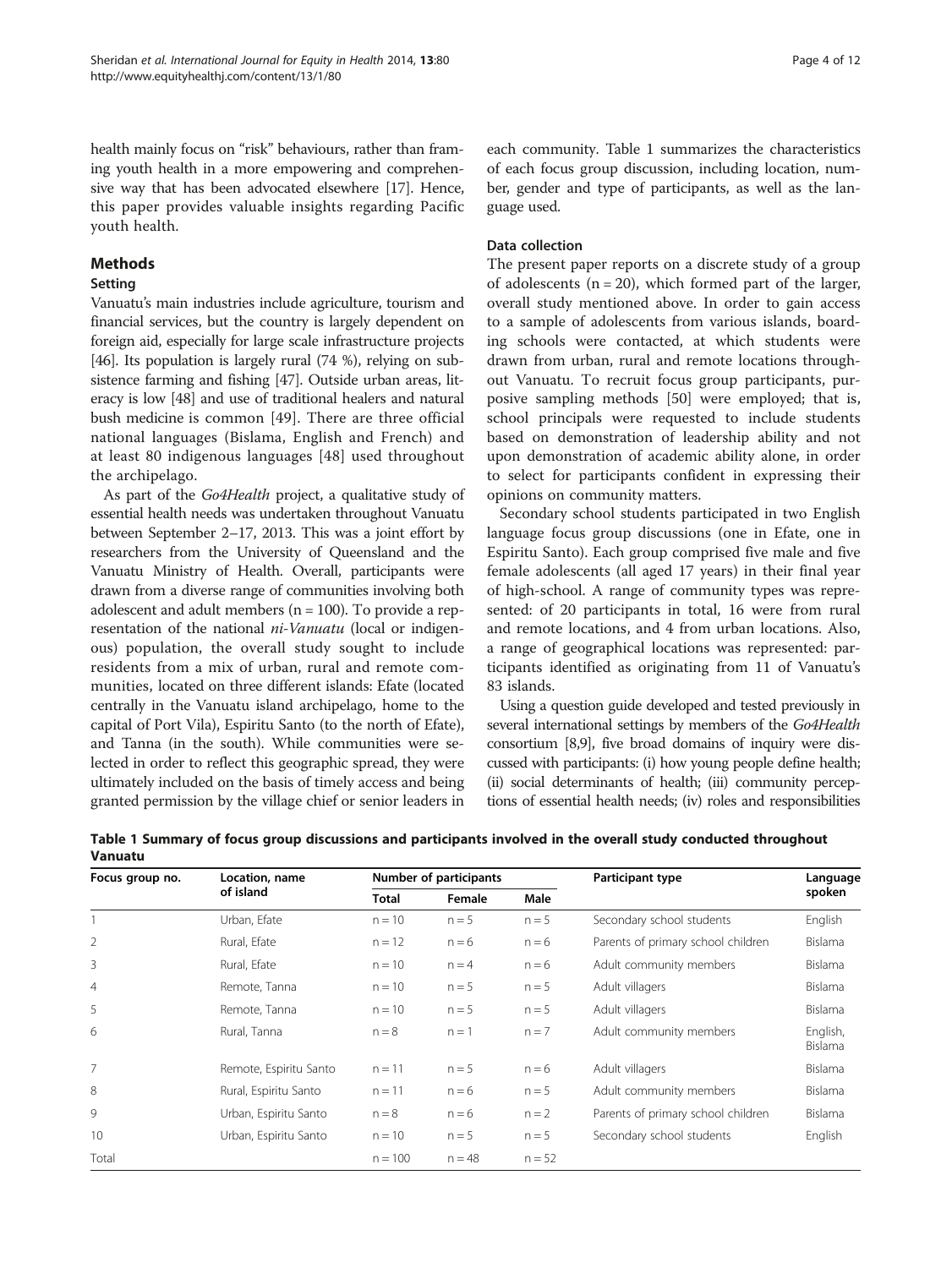of relevant actors in health; and (v) community participation in decision-making.

The focus group discussions were conducted in private, without teachers or relatives of participants present, so that they could speak freely; participants were informed that all possible answers were valid; they were also encouraged to give preference to their personal opinions and speak about their own experiences.

## Data analysis

Focus group discussions were digitally recorded and transcribed. A deductive thematic analysis of the transcripts was performed [\[51\]](#page-10-0), and data was coded according to emerging categories. Quotations were grouped into four categories. Findings were corroborated through discussions with a number of staff within Vanuatu's Ministry of Health.

#### Ethical considerations

Ethics approval was obtained through the University of Queensland School of Population Health's Human Research Ethics Committee, and in-country research was authorized by the director of Public Health at Vanuatu's Ministry of Health. Informed consent was provided by all students involved in the focus group discussions and their participation was authorised by the school principals as their delegated guardians. Participants were informed of their ability to withdraw at any time, and that their responses would be de-identified for privacy.

## Results

The essential health needs identified by young people in Vanuatu are represented by four main themes: (1) youth definitions of ideal health; (2) unhealthy lifestyle choices; (3) health worker shortage; and (4) responsibility for achieving good health.

#### Theme 1: Youth definitions of ideal health

Participants had a comprehensive understanding of the multi-dimensional nature of health, and raised three elements that comprised good health and well-being. The first element, particularly raised by males within both focus groups, was the importance of physical health, of a sense of energy, physical fitness, and strong physical appearance. Responses included references to physical fitness and activity, body shape, and sport. The second element of good health identified by both male and female respondents was psychological health and well-being. Well-being was not only defined as the absence of worry and stress; importantly, having a positive self-image, a sense of self-worth, and thinking positively were identified as necessary components. One female participant explained:

"[Something] which helps keep a person healthy is positive thinking…being confident in yourself…because health is not only keeping physically fit, it's also your mind, and dealing with your mind and everything like that."

#### Another female participant stated:

"My definition of health would be having a sense of being satisfied with myself, in terms of how well I do my work, or how I communicate with others, and also how I enjoy eating my food. For me, health is more like being satisfied with everything that I do."

In addition, many participants identified and placed value on the underlying social determinants of health, which emerged as the third element of health. Access to clean water and nutritious food, sanitation, proper housing, a clean environment, and the population pressures caused by rural to urban migration, were all mentioned. For example, one female participant described how people lived in her village:

"They don't have good homes, don't have a proper disposal system for rubbish. So they dump their rubbish into the river or along the sides of the roads. That does affect the health of the people, because sometimes the children climb over the rubbish, collect stuff like bottles to sell. Everything you can find is in that rubbish. From plastics to tins, and food rubbish, diapers, and even sewerage. All these things, they just dump them along the roadsides, or in the water. So, it really does affect the health of the people around the area. You can tell by their children, looking skinny, and having pot bellies, and yet so skinny."

Furthermore, in relation to maternal and child health, a female participant placed value on community support structures that help young women to raise children:

"Nowadays in Vanuatu, young girls, teenage pregnancy is very high.. [they need advice] to look after their children, bring them up in a proper healthy way… [including] using local foods, training their taste buds and stuff like that…simple things that are contributing to our health."

Several participants expressed understandings of health that were not only individual but also communal: many participants observed the causative and interconnected nature of social determinants on the overall level of health experienced by their home village or community.

#### Theme 2: Unhealthy lifestyle choices

Access to psychoactive substances including kava and marijuana was identified by participants as having a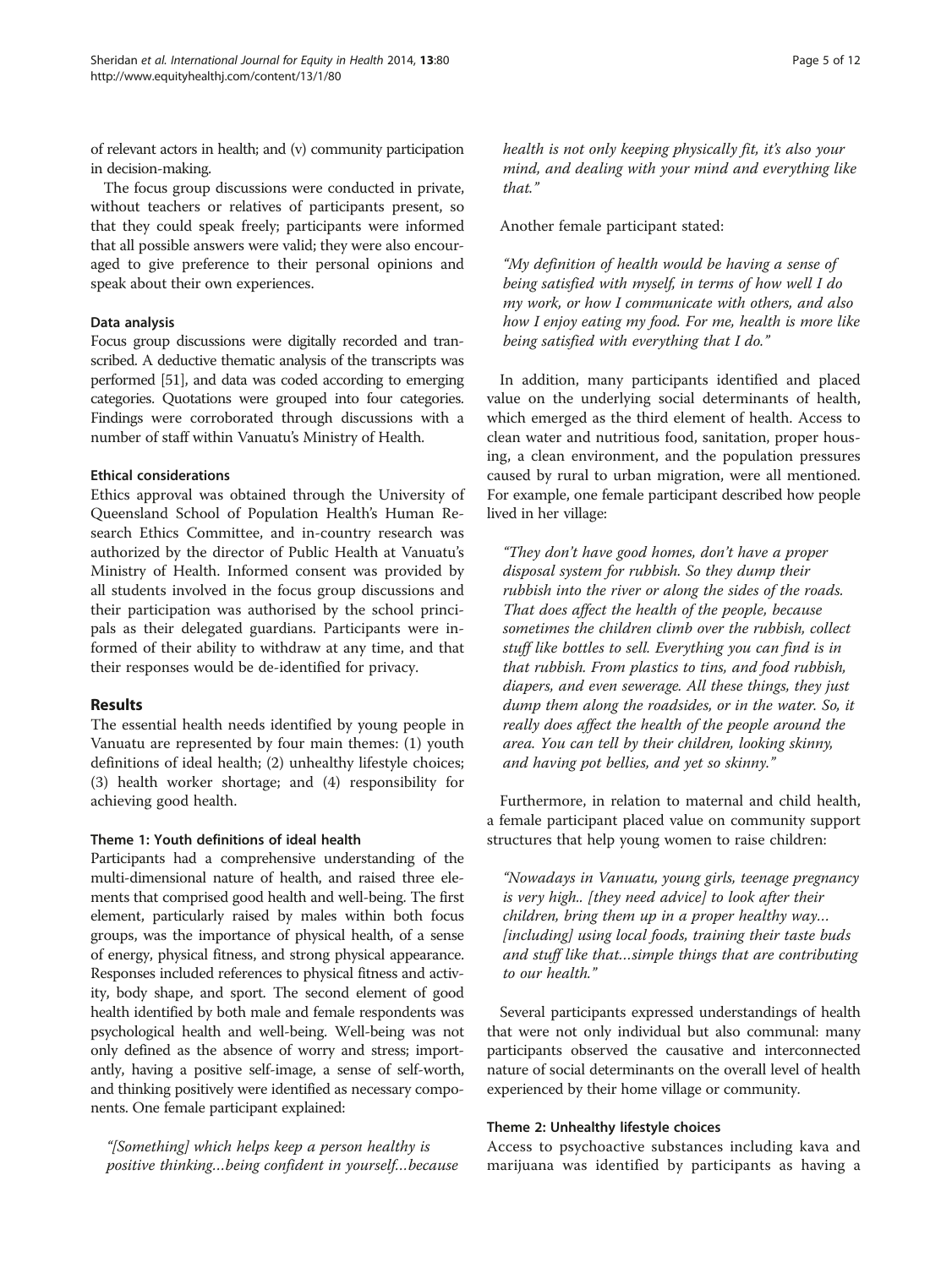negative impact on their community's health. Some only discussed substance abuse among their parents' generation, and their exposure to this. For example, one youth was determined not to feel bad like his father, who indulged in drinking kava, smoking and drugs. Another participant spoke of recurring drug abuse in her community, including the use of alcohol by her uncles. The common misuse of kava was identified:

"I mean, nowadays, we do have access to alcoholic drinks but before…[and] still going on very highly…is the drinking of kava. This is very high…amongst males. And some females too, a lot of females, nowadays yes. They drink a lot of kava…families, they just mix it up and they drink it nearby the house. If not, usually, daily, weekdays, the fathers and the mothers, they just go to the kava bars."

Several other participants highlighted the prevalence of substance abuse among the nation's young people. One female participant spoke of her concern that young people in Vanuatu were taking up drugs across a number of islands. These participants were concerned that young men, in particular, were engaging in substance abuse.

"Also, alcohol and stuff like that, and home-brew. It's not good for your health. In the islands we don't have shops and stuff like that. So the boys, especially the boys, they like to prepare their own home-brew…the boys in the villages use yeast, they mix it up with sugar."

"And for young people, boys especially, at night they would hang around the road, they get involved in drugs and stuff, marijuana."

One participant observed that relaxed alcohol sales practices were resulting in young people's ability to access lowcost alcoholic drinks, with some shop owners turning a blind eye to the age of the purchaser. This participant also noted such drinks were potentially dangerous:

"What you find is, like if it's a party where there's alcohol, you'd find most of the time cheap alcohol [present]. Well, the shops nowadays, the Chinese shops, they're selling it. It's called "Nine-fifty" because it's 950 Vatus. About ten dollars for a bottle. And rum, vodka and stuff…[Q: What's the age you have to be to buy alcohol from shops?] Eighteen, but they don't care.. [Q: Who?] The Chinese shops. All the shops but mostly the Chinese shops…Well if you went to a shop owned by a local, sometimes, they would know you…that you're underage, and they wouldn't sell you the drink.

But I found out that these "Nine-fifty" drinks, they're actually just plain water, mixed with pure alcohol. And they just put the flavour of the rum or vodka in, and then the Chinese are selling it. So it's very unhealthy."

Participants also recognised the impact of globalization and the importation of cheap packaged food items contributed to poor health in the community, as the low-cost of such food was pricing out locally grown healthy food sources.

"In Vanuatu, there are more products, I mean we have a lot of [food imports] that are produced overseas and they're not that healthy compared to our local grown crops that are only on our islands. There are substances and chemicals that are put in [the imported food] and in Vanuatu we are not that well educated to know what they contain…It's become a habit for us to [consume these imported products], because local grown foods are quite expensive compared to products that are imported into our country."

The above participant also acknowledged that the community's lack of knowledge about the content of these imported food items compounded the issue. As the following participants note:

"In Vanuatu there is importation of cheap food. So those cheap foods contain a lot of saturated fats and other stuff that's not too healthy for you. People in Vanuatu they don't do that [check food labels and saturated fat content]. So, people end up buying the cheapest foods, which contain a lot of bad stuff."

"Some people in the islands eat anything…Not all of us, but that's what you see…Anything that comes their way that is edible, they eat it. Sometimes we don't actually know that are we are spoiling ourselves, by eating this type of food."

The need for health awareness raising programs around balanced nutritional intake was also mentioned, as well as health education programs that catered to the needs of the local community. One student commented that in her village, some of the people did not have access to meat but only consumed taro, and sometimes they became sick by repeatedly eating the same food. As one female participant explained:

"In these [remote] areas, they're not that fortunate. I think through awareness programs and workshops, they will know how to look after themselves, in terms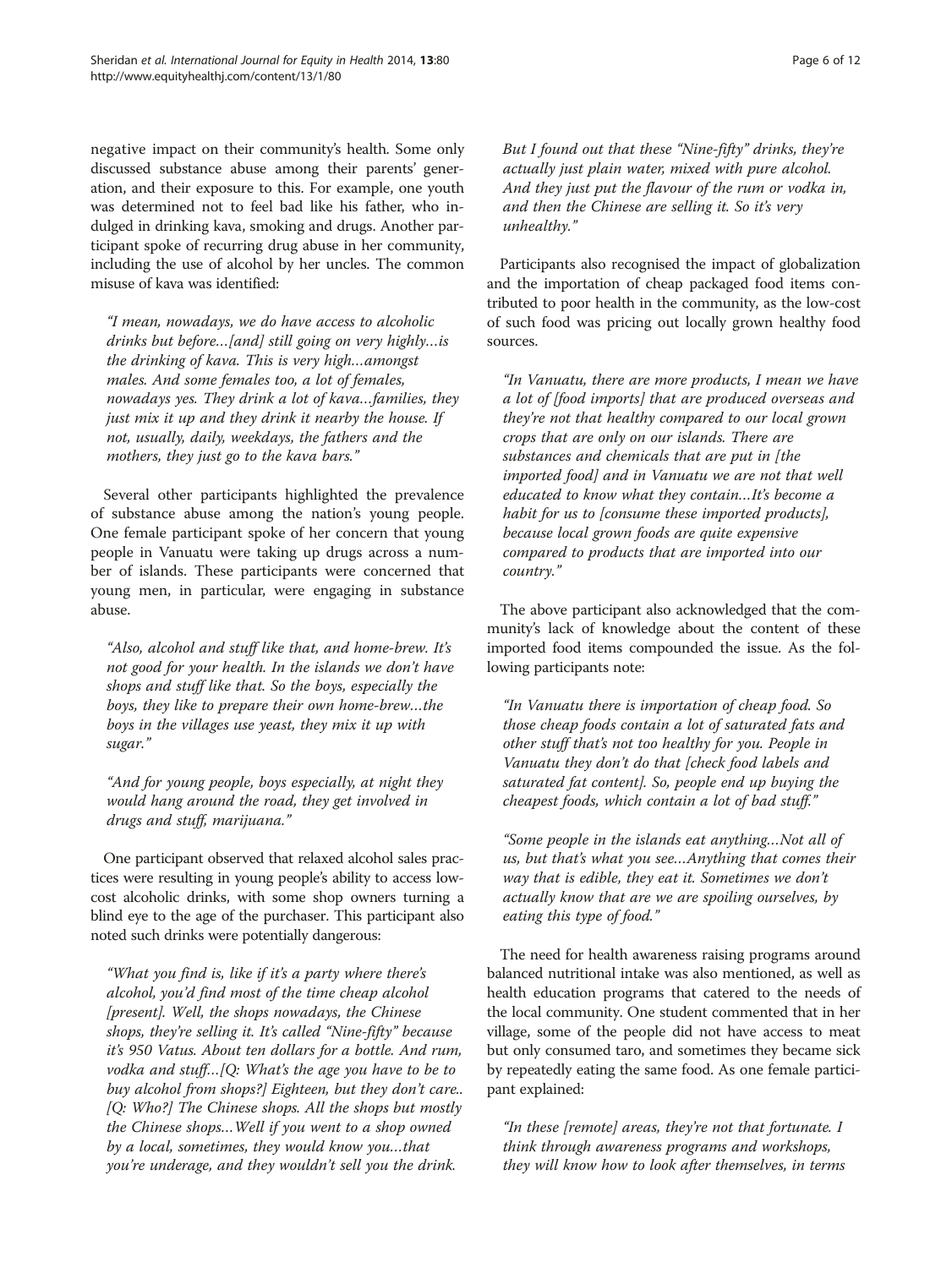of eating habits. How are they supposed to know what is not good for them? Through awareness programs the health workers are able to pass on the message. Back in the village.. they learn there is another way."

One female participant expressed concern that her parents neither exercised, nor controlled their food intake, resulting in obesity. Alternatively, a male participant explained that considerable health promotion by government representatives was occurring throughout the country, to encourage physical exercise; however most people were neglecting this. Furthermore, this same participant expressed concern that local village leaders were often not reinforcing the government's health promotion activities, and were seen to disregard the importance of physical exercise. In regard to sexual health, other participants recommended the need for public awareness around the consequences of unprotected sex with multiple partners. In this way, a male participant considered that awareness about HIV/AIDS was particularly lacking in Vanuatu's remote highland areas:

"They don't know what AIDS is.. they think  $[unprotected sex]$  is fun for them.. but they can get sick."

Overall, participants were keen to acknowledge the impact of health education and its significance on lifelong health and safety.

## Theme 3: Health worker shortage

In terms of delivering good healthcare across the country, several participants recognised the issues and barriers were numerous and interconnected. The following female participant, for example, spoke about how health services were particularly lacking in rural and remote island areas. This participant elaborated how faulty equipment, poor medical facilities, a lack of technology and qualified medical staff all contributed to a deficit in services to and for the local people:

"I think one of the needs for the communities is to upgrade the health system: hospitals, clinics, aid posts, and also to have equipment upgraded that is used there.. We also need to have qualified health workers, because in the islands we have locals who have just a little bit of understanding of how to treat just some sicknesses and basic knowledge on hygiene and how to keep themselves healthy. But we don't have qualified nurses and doctors on all the islands of Vanuatu. Let me give an example - in the islands we don't have microscopes and labs, and so when someone has malaria, sometimes it takes the doctors and nurses

too long to find out.. and sometimes when they treat them it's for a different sickness, when they really have malaria but are treated for something else…so we need to upgrade the systems and equipment so that we can have doctors to go down there and help the community."

A male participant then spoke specifically on health systems challenges due to lack of trained health staff, especially doctors:

"We need to have, to have essential health that is…if you look at the number of doctors here [versus the number of citizens] ...the doctors are [few in number] …when you compare with other countries, such as Australia…Even if you look at the hospital in Port Vila, the best facility around the country, you will see people, hundreds of people waiting for one doctor."

Additionally, the need for young people to be treated with respect by health care workers and in health care settings was recognized as particularly important. One female participant commented that a number of students had observed some clinic nurses and doctors interacting with patients in an impolite and rude manner; she suggested that this type of treatment did not help to make patients feel better. This participant expanded:

"I mean, it's very important in order for them to treat someone nicely so that they feel secure before they are treated. I'll give you an example. My [relative], she's a teenager, and its turned out she's a victim of teen pregnancy, and she's gone into labour. She was about to deliver and the nurses at the maternity ward threw her some nasty words. Through her labour she's feeling pain, they're just adding burdens to her…saying things like 'why did you do that [fall pregnant]', 'that's the problem with you young girls.' In a way, it's really none of their business, you're put there to do a job, you're not put there to interrogate girls or sick patients. I mean, you are there to encourage them, not to destroy their life with words or being rude."

There was acknowledgement that health workers were often stressed due to staff shortages, and were dealing with difficult situations:

"They're probably doing the best they can.. but it's probably not good enough, because not everyone is getting their basic needs met."

#### Theme 4: Responsibility for achieving good health

Within the focus group discussions, there was a strong sense that everybody had a duty to look after their own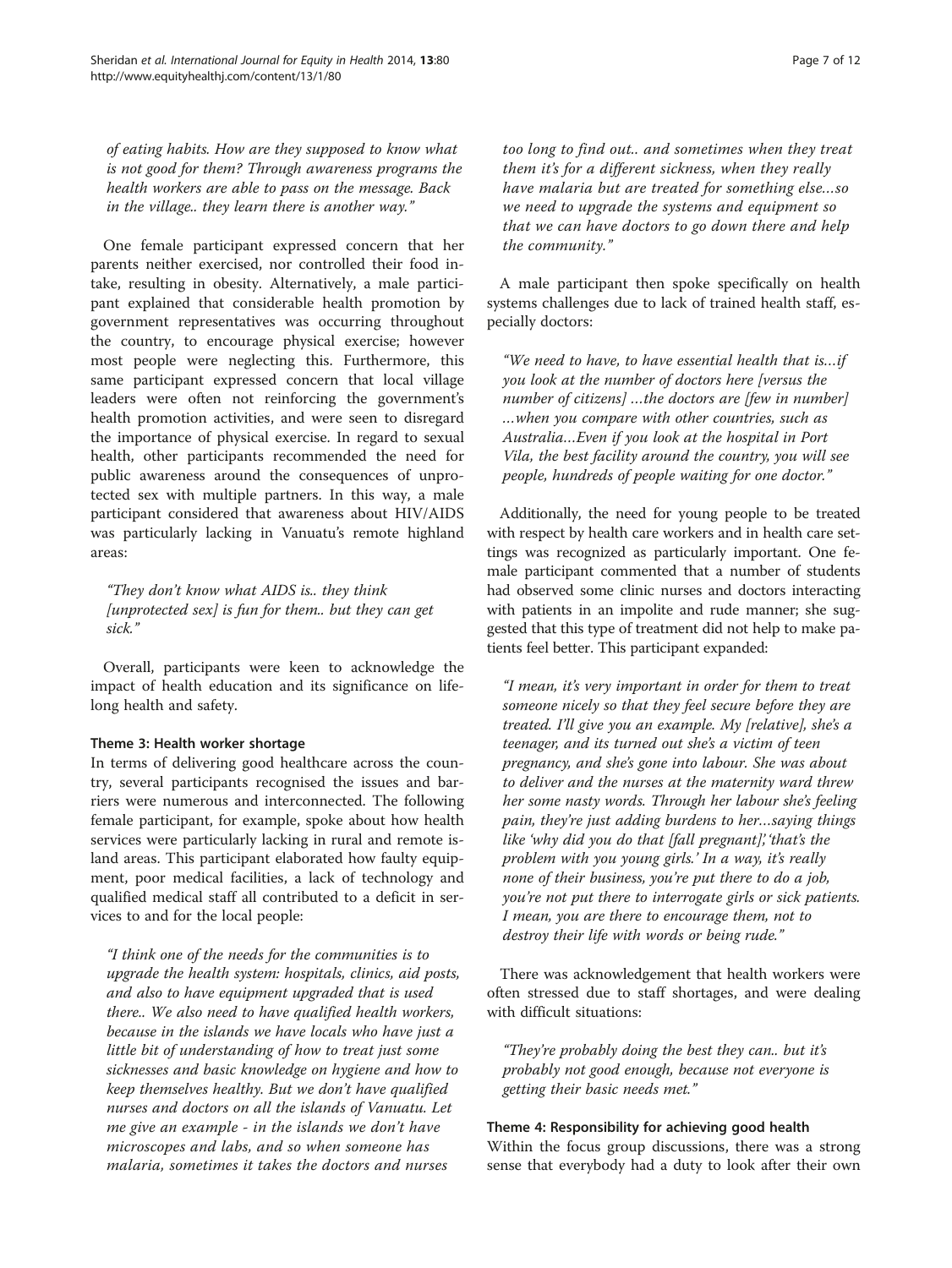health, especially in light of poor health service coverage. Here, the participants are implicitly placing weight on the principle of individual agency in determining health outcomes. One female participant expands:

"I think it's the person who must be responsible. For example, I must be responsible to have a good education, and to make things to become realised. And to help my family and my community to achieve what they're supposed to have…"

"I think it's everybody's role, because your health depends upon yourself, how you take care of yourself."

One male participant spoke of the responsibility especially resting on the shoulders of Vanuatu's young people, the nation's future:

"The responsibility [is in the hands] of the young people. Youth should be taking the responsibility of the essential health needs of the community, as we determine the country's future, young people… everyone, students, families, schools."

In contrast, two students (one male and the other female) considered the responsibility for good health rested not only on the individual, but multi-layered structural elements as well, which needed to work in partnership:

"I think that responsibility for good health for our village, and our community, and our country, firstly is the government of the country, particularly the Minister of Health. Secondly, the chief of the villages, and thirdly, we must be responsible for ourselves. [For example] I must not drop litter in the waters…so that's the reason why each of us must be responsible."

"There are two groups of people that are the most important ones that are responsible for Vanuatu's health. Firstly, it is the individuals…You yourself, what you eat, how you exercise. Secondly, the government. The two have to work together, yes…to provide facilities, proper health facilities…these two groups are the most important ones."

Other participants solely pointed to the role of the government, mainly the health department.

"I think it's the responsibility of the Department of Health… [to have enough medical facilities] on each island. To understand what are the needs of the

people. Also, if people have needs, they can help search for them [for example]; if the population has a question about obtaining more medicines, they can look to the Department of Health for help."

"What contributes to a person being healthy is the services that our government provides. For example, providing health services to the rural areas."

Alternatively, a number of participants recognised that the improvement of their country's health and wellbeing was a complex and multifaceted issue. In fact, two male participants described it as being beyond the resource and financial capability of Vanuatu's government and people, and tacitly beyond the prism of an in-country structure and agency debate.

"..Because Vanuatu doesn't have the funds to do all these things, so we obviously need aid, and then from this aid we should have qualified participants so that they can manage all these things properly."

"I think there's a simple five letter word, and it's called money. So for ourselves, our country - we cannot do that. I think we need aid from other countries, talking about things like a hospital… so now that's why the Japanese government is trying to build our hospital up there. So I believe we can improve this in the near future."

For these participants, lasting measures to achieve a desirable level of health throughout Vanuatu's islands was a matter of global concern, and depended upon the international community to share the responsibility.

## **Discussion**

The young people consulted for this study identified a wide range of unmet health needs in communities across Vanuatu. According to analysis of the results, the young people also placed value equally upon the physical, psychological and social aspects of health and well-being, which points to the need for Vanuatu's youth to have access to positive opportunities for recreation such as sport, creative self-expression or meaningful community involvement. This is consistent with other research which suggests that a comprehensive, intersectoral approach is necessary to assist citizens to access ways to achieve and maintain good health that are culturally acceptable and context appropriate [\[52,53](#page-10-0)].

Participants in this study had a solid understanding of the influence of environmental and social determinants upon not just their own health, but also on the health of their entire community. By contrast, in resourcerich countries, qualitative studies on young people's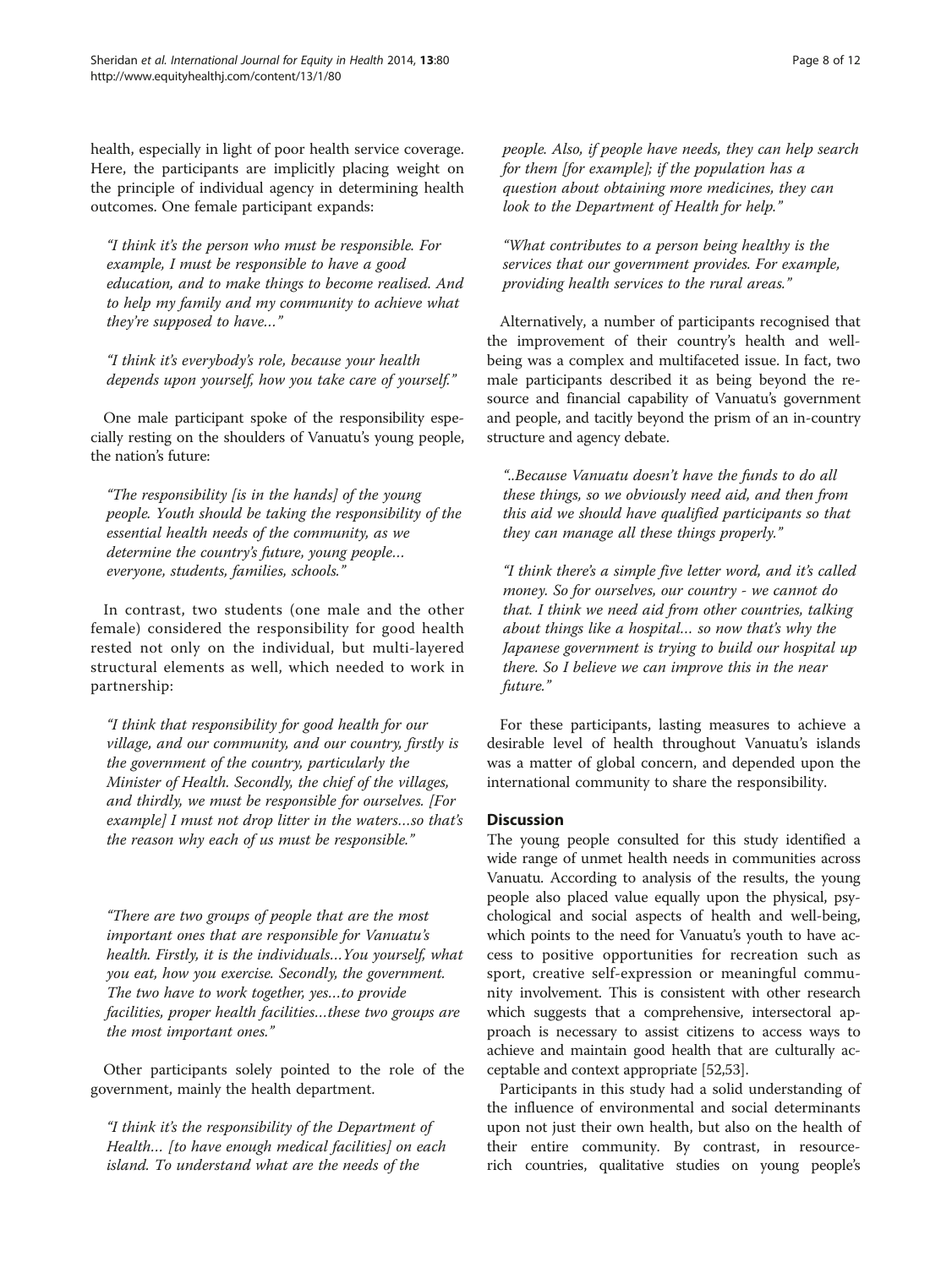understandings of health repeatedly found that participants linked good health to individual or agency factors, such as risk behaviours, with minimal regard for the communitywide impact of social determinants of health [\[19,](#page-9-0)[54,55](#page-10-0)]. Importantly, this disparity in level of community awareness, between youth from different resource settings, constitutes evidence of the varying sense of vulnerability experienced by individuals regarding control over their ability to stay healthy.

The widespread occurrence of substance misuse and adoption of unhealthy lifestyle practices, combined with the relative absence of protective measures for youth in Vanuatu appear to contribute to this sense of vulnerability. For example, while legislation is in place restricting the sale of alcohol to persons aged 18 years and over throughout Vanuatu [\[56\]](#page-10-0), it appears that neither this, nor controls over quality of a bottle's contents are strictly enforced. In addition to this, cultural acceptance of kava consumption and occurrence of intergenerational drug use may indicate that few safety measures are in place for youth that either prevent or delay undue exposure to harmful substances.

Indeed, health promotion activities by the health department were valued highly by participants and cited as an important method for educating the public. However, public health messages are competing with stark economic realities. Data across the Pacific confirms in recent years the affordability of locally produced food has decreased in light of the increased availability of cheaply imported processed food [[57](#page-10-0),[58](#page-10-0)], which often has a high sugar or fat content and is known to increase risk of NCDs [\[59\]](#page-10-0). The risks of poor nutrition for young people during physical development are of particular concern, especially amongst disadvantaged people within LMICs [[60](#page-10-0)]. With little influence over the nutritional transition occurring in their communities, there is an ongoing need for ways to address the impact of global trade structures [[61\]](#page-10-0).

Participants identified unevenly distributed health services throughout Vanuatu as a major barrier to health. In urban areas, long waiting times at clinics were cited as common, even for serious injuries such as breaks or fractures. In rural or remote areas, and small communities on distant islands, access to medical services were compounded by issues related to geography and low levels of economic development, creating interruptions to telecommunications and transportation. Moreover, participants in this study expressed a desire for improved communication between health workers and patients, and the ability to seek treatment without fear of judgement or prejudice. This is relevant for young teenage mothers, often victims of social stigma, whose demands for security and fair treatment have implications for improving maternal and child health [\[27](#page-10-0)].

There are multiple challenges faced by young people in Vanuatu that need to be overcome in order to bring about their desired level of health and well-being. The responses required both to alleviate threats to health and support increases in health service availability are complex, and capacity and finances are constrained. The participants in this research were clear in their suggestion that in Vanuatu no one sector is responsible, but that all levels of society are ultimately responsible for improving health throughout the nation's complex geographical and social landscape.

The UN Development Programme (UNDP) has emphasised the importance of listening to Pacific youth voices on "how their islands should be developed once the MDGs come to an end in 2015." Consequently, a series of debates were held among university students on Pacific perspectives on the post-2015 development agenda during 2012, in partnership with the University of the South Pacific and the Pacific Youth Council [\[62\]](#page-10-0). Although Diers [[63](#page-10-0)] declared there was a clear need for post-2015 goals for adolescents around which UNICEF and others "can rally", we generally found youth-related post-2015 activity was located within the more informal sphere of online blogs, social media commentary, and non-government organisation forums or reports.

Therefore, this study adds vital viewpoints of Vanuatu youth to the discourse on the post-2015 development goal agenda, and contributes to knowledge of youth health and development in LMICs [[64](#page-10-0)]. This has far-reaching significance for ensuring a youth presence in dialogues of global importance [\[65](#page-10-0)], not to mention for health policy development more generally [\[66-](#page-10-0)[68\]](#page-11-0). Youth recommendations require special attention, as this is the generation most likely to be greatly affected by the post-2015 agenda as it will apply throughout their reproductive and working years.

#### Study limitations

While this study has attempted to include the perspectives of young people from diverse urban, rural and remote communities, a potential limitation of this study is the relatively small number of participants and its focus on perspectives of youth engaged in a secondary school environment, due to accessibility and resource constraints. This may be important given the low transition rate of students from primary to secondary education in Vanuatu [\[69\]](#page-11-0). Future research could include consultations with a wider cross section of youth not in school, working or unemployed. However, participants in this study have spoken of health issues experienced in common by others of their own age, which effectively broadens the reach of the study.

## Conclusion

Against a background of a weak health system and significant challenges to public health, young people are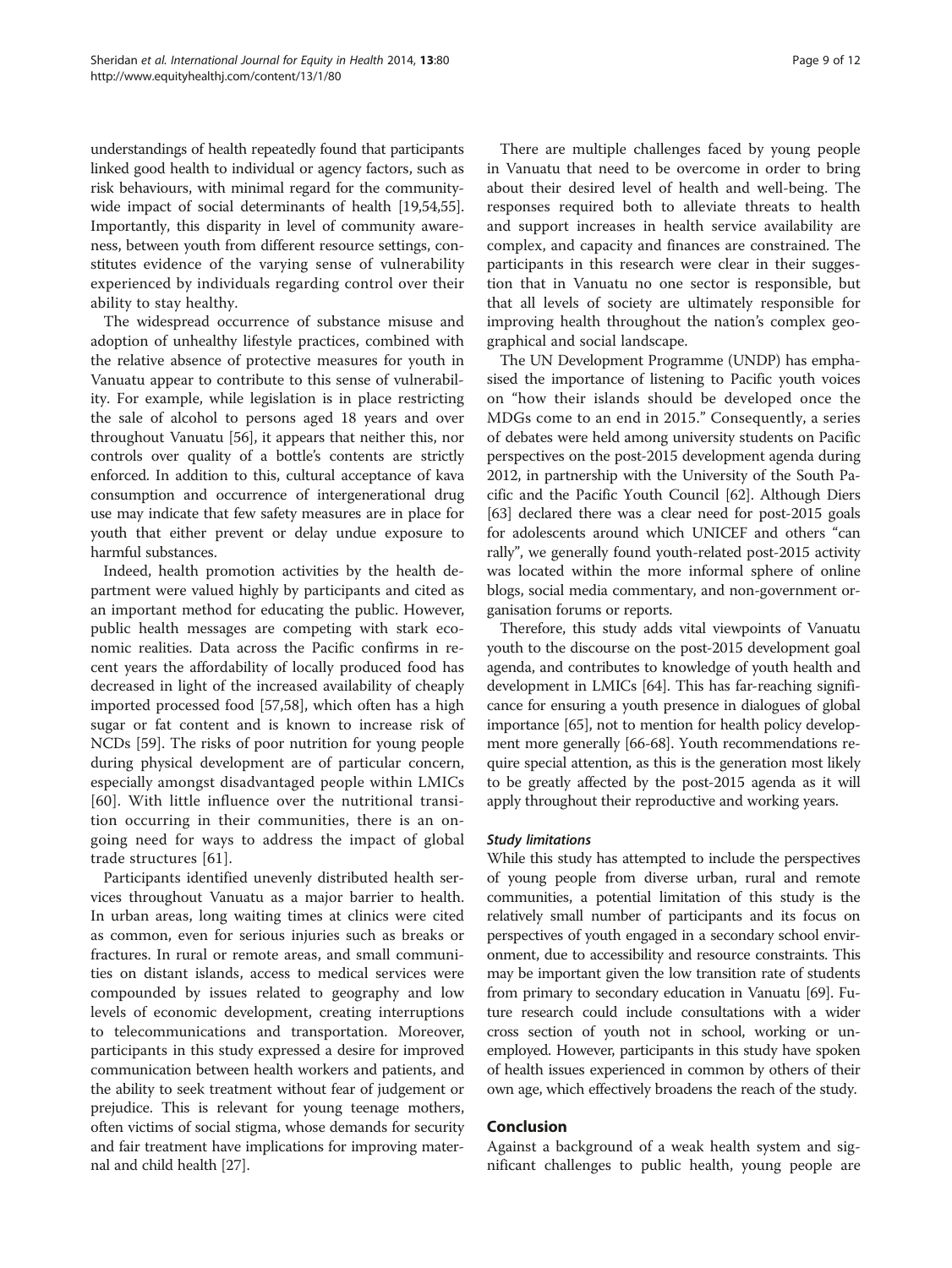<span id="page-9-0"></span>acutely aware that improving Vanuatu's health status requires a communal effort. They recognize that while their health and well-being starts with the choices they make as individuals, ultimately their quest for achieving and maintaining good health encounters obstacles beyond their control. The youth in this study, unlike studies on youth health in high-income countries, focused on the link between the level of health attainable by individuals and the range of factors related to environmental and social determinants of health.

Furthermore, while contributing factors to health depend on actions taken at individual, local, national and even global levels, no single actor can provide enough support to cover all essential health needs. This reinforces the importance of including a youth voice and youth presence in policy making dialogue of the highest order. Health policy must address the barriers to this generation's health across multiple sectors, including equitable access to community health education, national health system capacity, and structural influences resulting in the perceived unaffordability of locally grown produce versus cheap, unhealthy imported products made increasingly available due to the strength of the global food trade.

Participants endorsed an equitable approach to sustainable development in Vanuatu, as well as the need for all people locally and globally to take responsibility for a healthier world, in line with other post-2015 agenda discussion forums. Certainly, for this generation health in the Pacific is indeed "everybody's role." These are important considerations for the post-2015 development goal agenda and health policy makers in general.

#### Competing interests

The authors declare that they have no competing interests.

#### Authors' contributions

SAS was the principal investigator and performed data acquisition in partnership with JT, MFM and JJR; data analysis, interpretation and writing of the manuscript was conducted by CEB, LF, PSH and SAS; original concept and study design was developed by CEB and PSH as part of the international Go4Health project. All authors have read and approved the final manuscript.

#### Acknowledgements

The authors wish to express their gratitude to the young people who participated in this research for sharing their valuable experiences, and to the former director of public health at Vanuatu's Ministry of Health, Dr. Len Tarivonda, who gave approval for this study to take place in-country. We also acknowledge the assistance from our public health colleagues who subjected this paper to peer review. As part of Go4Health, this project has been funded by the European Union's Seventh Framework Program (grant HEALTH-F1-2012-305240) and the Australian Government's NH&MRC-European Union Collaborative Research Grants (grant 1055138).

#### Author details

<sup>1</sup>School of Population Health, The University of Queensland, Brisbane, Australia. <sup>2</sup>Health Promotion Unit, Public Health Department, Port Vila, Efate, Vanuatu. <sup>3</sup>Sanma Provincial Health Office, Luganville, Espiritu Santo, Vanuatu.

Received: 3 April 2014 Accepted: 3 September 2014 Published online: 10 October 2014

#### References

- 1. Waage J, Banerji R, Campbell O, Chirwa E, Collender G, Dieltiens V, Dorward A, Godfrey-Faussett P, Hanvoravongchai P, Kingdon G, et al: The millennium development goals: a cross-sectoral analysis and principles for goal setting after 2015: Lancet and London International Development Centre Commission. Lancet 2010, 376:991–1023.
- 2. Pacific Islands Forum Secretariat: 2013 Pacific Regional MDGs Tracking Report. In 2013. [http://www.forumsec.org/resources/uploads/attachments/](http://www.forumsec.org/resources/uploads/attachments/documents/2013_Pac_Regional_MDGs_Tracking_Report_FINAL.pdf) [documents/2013\\_Pac\\_Regional\\_MDGs\\_Tracking\\_Report\\_FINAL.pdf](http://www.forumsec.org/resources/uploads/attachments/documents/2013_Pac_Regional_MDGs_Tracking_Report_FINAL.pdf) (accessed 1/2/2014).
- 3. UNDP: The Millennium Development Goals Report 2013. In United Nations Development Programme. 2013. [http://www.un.org/millenniumgoals/pdf/](http://www.un.org/millenniumgoals/pdf/report-2013/mdg-report-2013-english.pdf) [report-2013/mdg-report-2013-english.pdf](http://www.un.org/millenniumgoals/pdf/report-2013/mdg-report-2013-english.pdf) (accessed 1/2/2014).
- 4. Fehling M, Nelson BD, Venkatapuram S: Limitations of the millennium development goals: a literature review. Glob Public Health 2013, 8:1109-1122.
- 5. Hulme D: The making of the millennium development goals: human development meets results based management in an imperfect world. In Brooks World Poverty Institute, Working Paper No 16. ; 2007. [http://papers.ssrn.com/sol3/papers.cfm?abstract\\_id=1246696](http://papers.ssrn.com/sol3/papers.cfm?abstract_id=1246696) (accessed 16/6/2014).
- 6. Vandemoortele J: The MDG story: intention denied. Dev Change 2011,  $42:1 - 21$
- 7. WHO, UNICEF, Government of Sweden, Government of Botswana: Health in the Post-2015 Agenda. Report of the Global Thematic Consultation on Health. In 2013. [http://www.worldwewant2015.org/file/337378/download/](http://www.worldwewant2015.org/file/337378/download/366802) [366802](http://www.worldwewant2015.org/file/337378/download/366802) (accessed 16/6/2014).
- 8. Brolan C, Hussain S, Friedman E, Ruano A, Mulumba M, Itai R, Beiersmann C, Hill P: Community participation in formulating the post-2015 health and development goal agenda: Reflections of a multi-country research collaboration. Int J Equity Health 2014, in press.
- 9. Friedman EA, Akakimpa D, Baba JT, Brolan C, Chew A, Eggermont N, Flores W, Gostin LO, Hasunira R, Hussain S, Latif L, Mulumba M, Nantaba J, Nasreen H, Rahman A, Faiz Rashid S, Ruano L, Sheridan S, Siddiqui F, Waris A, Hill P: Community Consultations on The Post-2015 Global Health Agenda: A Demand For Dignity, Respect, Participation, and Accountability. Go4Health Work Package 2, August 2013 Report. In 2013. [http://www.go4health.eu/](http://www.go4health.eu/publications/) [publications/](http://www.go4health.eu/publications/) (accessed 23/09/2014).
- 10. UNICEF: Progress for Children: Achieving the MDGs with Equity, Number 9. In New York: UNICEF; 2010. [http://www.unicef.org/publications/files/](http://www.unicef.org/publications/files/Progress_for_Children-No.9_EN_081710.pdf) Progress for Children-No.9 EN 081710.pdf (accessed 1/12/2013).
- 11. World Bank: Vanuatu Country Profile. In 2014.<http://www.worldbank.org/> (accessed 21/3/2014).
- 12. WHO: Health for the World's Adolescents: A Second Chance in The Second Decade. Online Report. In Geneva: World Health Organization: 2014. [http://www.who.int/maternal\\_child\\_adolescent/topics/adolescence/](http://www.who.int/maternal_child_adolescent/topics/adolescence/second-decade/en/) [second-decade/en/](http://www.who.int/maternal_child_adolescent/topics/adolescence/second-decade/en/) (accessed 15/6/2014).
- 13. Blum RW: Young people: not as healthy as they seem. Lancet 2009, 374:853–854.
- 14. Blum RW, Bastos FIPM, Kabiru CW, Le LC: Adolescent health in the 21st century. Lancet 2012, 379:1567.
- 15. Resnick MD, Catalano RF, Sawyer SM, Viner R, Patton GC: Seizing the opportunities of adolescent health. Lancet 2012, 379:1564.
- 16. Sawyer SM, Afifi RA, Bearinger LH, Blakemore S-J, Dick B, Ezeh AC, Patton GC: Adolescence: a foundation for future health. Lancet 2012, 379:1630.
- 17. Patton GC, Ross DA, Santelli JS, Sawyer SM, Viner RM, Kleinert S: Next steps for adolescent health: a Lancet Commission. *Lancet* 2014, 383:385.
- 18. Roberts J, Sanci L, Haller D: Global adolescent health: is there a role for general practice? Br J Gen Pract 2012, 62:608-610.
- 19. Woodgate RL, Leach J: Youth's perspectives on the determinants of health. Qual Health Res 2010, 20:1173–1182.
- 20. UN: A New Global Partnership: Eradicate Poverty and Transform Economies Through Sustainable Development. The Report of the High-Level Panel of Eminent Persons on The Post-2015 Development Agenda. In New York: United Nations; 2013.<http://www.post2015hlp.org/the-report/> (accessed 1/6/2014).
- 21. UNDESA: World Youth Report 2005. In New York: United Nations Department of Economic and Social Affairs; 2005. [http://undesadspd.org/](http://undesadspd.org/WorldYouthReport/2005.aspx) [WorldYouthReport/2005.aspx](http://undesadspd.org/WorldYouthReport/2005.aspx) (accessed 14/6/2014).
- 22. VNSO: 2009 National Population and Housing Census: Youth Monograph - Young People in Vanuatu. In Vanuatu National Statistics Office; 2012. [http://www.youthpolicy.org/national/Vanuatu\\_2009\\_Youth\\_](http://www.youthpolicy.org/national/Vanuatu_2009_Youth_Monograph_Report.pdf) [Monograph\\_Report.pdf](http://www.youthpolicy.org/national/Vanuatu_2009_Youth_Monograph_Report.pdf) (accessed 23/09/2014).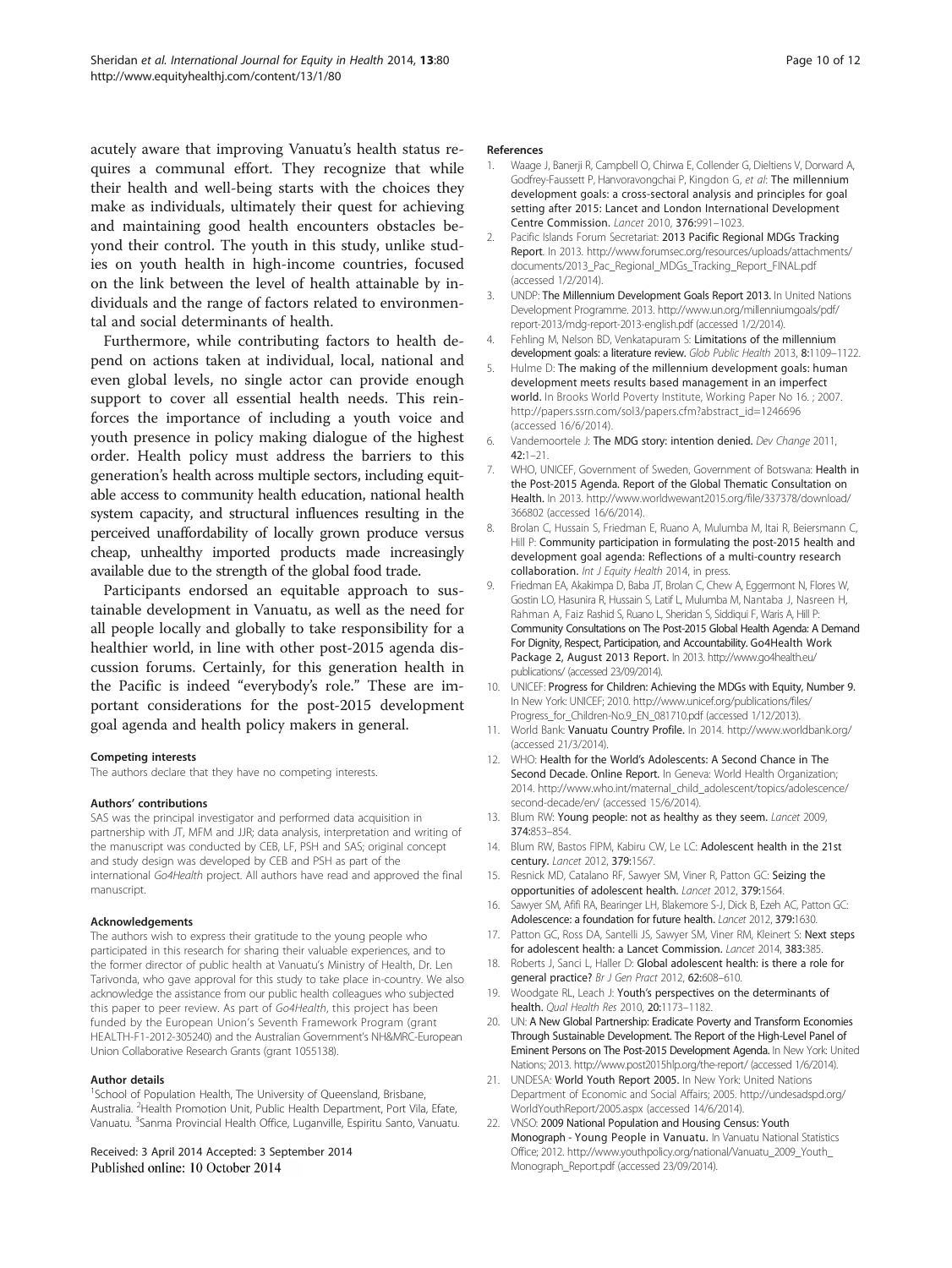- <span id="page-10-0"></span>23. McMurray C: Young People's Participation In The Pacific: Facilitating Factors And Lessons Learned. In Paper prepared for a seminar on "Children's rights and culture in the Pacific" 30th October. ; 2006. [http://www.unicef.org/eapro/](http://www.unicef.org/eapro/Young_People_and_Participation.pdf) [Young\\_People\\_and\\_Participation.pdf](http://www.unicef.org/eapro/Young_People_and_Participation.pdf) (accessed 2/2/2014).
- 24. National Geographic: Map of Vanuatu. In Note: Map courtesy of National Geographic, which does not review or endorse content added to this map by others. ; 2014. [http://education.nationalgeographic.com](http://education.nationalgeographic.com/) (accesssed 22/3/2014).
- 25. Alexandra W: Of temporal politics and demographic anxieties: "young mothers" in demographic predictions and social life in Vanuatu. Anthropologica 2013, 55:317.
- 26. McMillan K, Worth H: The impact of socio-cultural context on young people's condom use: evidence from two Pacific Island countries. Cult Health Sex 2011, 13:313–326.
- 27. Kennedy EC, Mackesy-Buckley S, Subramaniam S, Demmke A, Latu R, Robertson AS, Tiban K, Tokon A, Luchters S: The case for investing in family planning in the Pacific: costs and benefits of reducing unmet need for contraception in Vanuatu and the Solomon Islands. Reprod Health 2013, 10:30–30.
- 28. Rahman M, Haque SE, Mostofa MG, Tarivonda L, Shuaib M: Wealth inequality and utilization of reproductive health services in the Republic of Vanuatu: insights from the multiple indicator cluster survey, 2007. Int J Equity Health 2011, 10:58–58.
- 29. WHO: Global Health Observatory Data Repository. In World Health Organization; 2014.<http://apps.who.int/gho/data> (accessed 01/6/2014).
- 30. Corner H, Rissel C, Smith B, Forero R, Olatunbosun-Alakija A, Phongsavan P, Havea D, Health B, Lifestyle of Pacific Youth Survey Collaborating G, Core Survey T: Sexual health behaviours among Pacific Island youth in Vanuatu, Tonga and the Federated States of Micronesia. Health Promot J Aust 2005, 16:144-150.
- 31. Gray N, Azzopardi P, Kennedy E, Willersdorf E, Creati M: Improving adolescent reproductive health in Asia and the Pacific: do we have the data? A review of DHS and MICS surveys in nine countries. Asia Pac J Public Health 2013, 25:134–144.
- 32. Vanuatu MH: Millennium development goals 2010 report for Vanuatu. Vanuatu: Ministry of Health; 2010. Available from [http://aid.dfat.gov.au/](http://aid.dfat.gov.au/publications/pages/8358_7678_1776_2879_8929.aspx) [publications/pages/8358\\_7678\\_1776\\_2879\\_8929.aspx](http://aid.dfat.gov.au/publications/pages/8358_7678_1776_2879_8929.aspx).
- 33. Kennedy EC, Bulu S, Harris J, Humphreys D, Malverus J, Gray NJ: "Be kind to young people so they feel at home": a qualitative study of adolescents' and service providers' perceptions of youth-friendly sexual and reproductive health services in Vanuatu. BMC Health Serv Res 2013, 13:455.
- 34. WHO, Vanuatu MoH: Health Service Delivery Profile Vanuatu. In Vanuatu: World Health Organization, WPRO and Ministry of Health; 2012. [http://www.](http://www.wpro.who.int/health_services/service_delivery_profile_vanuatu.pdf) [wpro.who.int/health\\_services/service\\_delivery\\_profile\\_vanuatu.pdf](http://www.wpro.who.int/health_services/service_delivery_profile_vanuatu.pdf) (accessed 21/3/2014).
- 35. WHO: The Impact of Chronic Disease in Vanuatu. In World Health Organization; 2002. [http://www.who.int/chp/chronic\\_disease\\_report/media/](http://www.who.int/chp/chronic_disease_report/media/impact/en/) [impact/en/](http://www.who.int/chp/chronic_disease_report/media/impact/en/) (accessed 1/2/2014).
- 36. Anderson I: The economic costs of non-communicable diseases in the Pacific Islands: a rapid stock take of the situation in Samoa, Tonga, and Vanuatu. Health, Nutrition, and Population (HNP) discussion paper. In World Bank Group; 2013. [http://www.worldbank.org/content/dam/](http://www.worldbank.org/content/dam/Worldbank/document/the-economic-costs-of-noncommunicable-diseases-in-the-pacific-islands.pdf) [Worldbank/document/the-economic-costs-of-noncommunicable-diseases](http://www.worldbank.org/content/dam/Worldbank/document/the-economic-costs-of-noncommunicable-diseases-in-the-pacific-islands.pdf)[in-the-pacific-islands.pdf](http://www.worldbank.org/content/dam/Worldbank/document/the-economic-costs-of-noncommunicable-diseases-in-the-pacific-islands.pdf) (accessed 23/09/2014).
- 37. Phongsavan P, Smith BJ, Chey T, Gilmete M, Havea D, Bauman AE, Members of the Health B, Lifestyle of Pacific Youth Survey Collaborating G, Tonga Core Survey T: Psychosocial profiles of adolescent nonsmokers in the pacific. Asia-Pac J Public Health 2011, 23:57-69.
- 38. Ali H, Howard J: Prevalence of injecting drug use among youth in the Pacific Island countries and territories: what is the evidence? Asia Pac J Public Health 2011, 23:112–114.
- 39. Devaney M, Reid G, Baldwin S, Crofts N, Power R: Illicit drug use and responses in six Pacific Island countries. Drug Alcohol Rev 2006, 25:387–387.
- 40. Smith BJ, Phongsavan P, Bauman AE, Havea D, Chey T: Comparison of tobacco, alcohol and illegal drug usage among school students in three Pacific Island societies. Drug Alcohol Depend 2007, 88:9-18.
- 41. De Diego L, Allison M, Wang X: Suicidal behavior in the western Pacific region: characteristics and trends. Suicide Life Threat Behav 2009, 39:72.
- 42. Smith BJ, Phongsavan P, Bampton D, Peacocke G, Gilmete M, Havea D, Chey T, Bauman AE: Intentional injury reported by young people in the
- Public Health 2008, 8:145–145. 43. Dancause KN, Garruto RM, Lum JK, Vilar M, Chan C, DeHuff C, Wilson M, Soloway LE, Tarivonda L, Regenvanu R, Kaneko A: Patterns of childhood and adolescent overweight and obesity during health transition in Vanuatu. Public Health Nutr 2012, 15:158–166.
- 44. Phongsavan P, Olatunbosun-Alakija A, Havea D, Bauman A, Smith BJ, Galea G, Chen J, Behaviour MotH, Group LoPYSC, Teams CS: Health behaviour and lifestyle of Pacific youth surveys: a resource for capacity building. Health Promot Int 2005, 20:238–248.
- 45. UNICEF: The State of Health Behaviour and Lifestyle of Pacific Youth. In Suva, Fiji: Vanuatu report UNICEF Pacific; 2001. [http://www.unicef.org/](http://www.unicef.org/evaldatabase/files/PIC_01-002.pdf) [evaldatabase/files/PIC\\_01-002.pdf](http://www.unicef.org/evaldatabase/files/PIC_01-002.pdf) (accessed 1/12/2013).
- 46. DFAT: Vanuatu Country Brief. In Department of Foreign Affairs and Trade, Australian Government; 2014. [http://www.dfat.gov.au/geo/vanuatu/](http://www.dfat.gov.au/geo/vanuatu/vanuatu_brief.html) [vanuatu\\_brief.html](http://www.dfat.gov.au/geo/vanuatu/vanuatu_brief.html) (accessed 31/1/2014).
- 47. CIA: World Factbook: Vanuatu. In US Central Intelligence Agency; 2010. [https://www.cia.gov/library/publications/the-world-factbook/](https://www.cia.gov/library/publications/the-world-factbook/index.html) [index.html](https://www.cia.gov/library/publications/the-world-factbook/index.html) (accessed 31/1/2014).
- 48. Crowley T: The language situation in Vanuatu. Current Issues in Language Planning 2000, 1:47–132.
- 49. Blignault I, Iaurel J, Nampon R, Paul M, Natuman S: Establishing mental health policy and services in Vanuatu. Asia Pac Psychiatr 2011, 3:76-79.
- 50. Bryman A: Social Research Methods. Oxford: Oxford University Press; 2012.
- 51. Braun V, Clarke V: Using thematic analysis in psychology. Qual Res Psychol 2006, 3:77–101.
- 52. Kobayashi T, Nicholson M, Hoye R: Football 'wantok': Sport and social capital in Vanuatu. Int Rev Sociol Sport 2013, 48:38-53.
- 53. Fotu KF, Moodie MM, Mavoa HM, Pomana S, Schultz JT, Swinburn BA: Process evaluation of a community-based adolescent obesity prevention project in Tonga. BMC Public Health 2011, 11:284–284.
- 54. Spencer G: The 'healthy self' and 'risky' young Other: young people's interpretations of health and health-related risks. Health Risk Soc 2013, 15:449–462.
- 55. White R, Wyn J: Youth And Society: Exploring The Social Dynamics Of Youth Experience. South Melbourne, Vic: Oxford University Press; 2004.
- WHO: Addressing The Harmful Use Of Alcohol : A Guide To Developing Effective Alcohol Legislation. In Geneva: World Health Organization; 2011. [http://www.wpro.who.int/publications/PUB\\_9789290615033/en/index.html](http://www.wpro.who.int/publications/PUB_9789290615033/en/index.html) (accessed 15/8/2014).
- 57. Thow AM, Heywood P, Schultz J, Quested C, Jan S, Colagiuri S: Trade and the nutrition transition: strengthening policy for health in the Pacific. Ecol Food Nutr 2011, 50:18–42.
- Seiden A, Hawley NL, Schulz D, Raifman S, McGarvey ST: Long-term trends in food availability, food prices, and obesity in Samoa. Am J Hum Biol 2012, 24:286–295.
- 59. Englberger L, Lorens A, Pretrick M, Tara MJ, Johnson E: Local food policies can help promote local foods and improve health: a case study from the Federated States of Micronesia. Hawaii Med J 2011, 70:31–34.
- 60. Robert EB, Cesar GV, Susan PW, Patrick W, Harold A, Zulfiqar AB, Stuart G, Lawrence H, Susan H, Anna L, et al: Maternal and child nutrition: building momentum for impact. Lancet 2013, 382:372-375.
- 61. Friel S, Baker PI: Equity, food security and health equity in the Asia Pacific region. Asia Pac J Clin Nutr 2009, 18:620.
- 62. UNDP: Pacific Youth Voices on Post-2015 Development Agenda. In United Nations Development Programme; 2012. [http://www.fj.undp.org/](http://www.fj.undp.org/content/fiji/en/home/presscenter/pressreleases/2012/05/07/pacific-youth-voices-on-post-2015-development-agenda-/) [content/fiji/en/home/presscenter/pressreleases/2012/05/07/pacific-youth](http://www.fj.undp.org/content/fiji/en/home/presscenter/pressreleases/2012/05/07/pacific-youth-voices-on-post-2015-development-agenda-/)[voices-on-post-2015-development-agenda-/](http://www.fj.undp.org/content/fiji/en/home/presscenter/pressreleases/2012/05/07/pacific-youth-voices-on-post-2015-development-agenda-/) (accessed 16/6/2014).
- 63. Diers J: Why the world needs to get serious about adolescents: a view from UNICEF. J Res Adolesc 2013, 23:214–222.
- 64. Fatusi AO, Hindin MJ: Adolescents and youth in developing countries: Health and development issues in context. J Adolesc 2010, 33:499-508.
- 65. Skelton T: Children, young people, UNICEF and participation. Children's Geographies 2007, 5:165–181.
- 66. Percy-Smith B: 'You think you know? … You have no idea': youth participation in health policy development. Health Educ Res 2007, 22:879-894.
- 67. Bhabha J: Adolescents: Current Rights For Future Opportunities. In South-South Cooperation for Child Rights Working Paper 2. Kathmandu: UNICEF; 2013. [http://www.unicef.org/eapro/Working\\_paper\\_2\\_-\\_Adolescents.pdf](http://www.unicef.org/eapro/Working_paper_2_-_Adolescents.pdf) (accessed 15/6/2014).